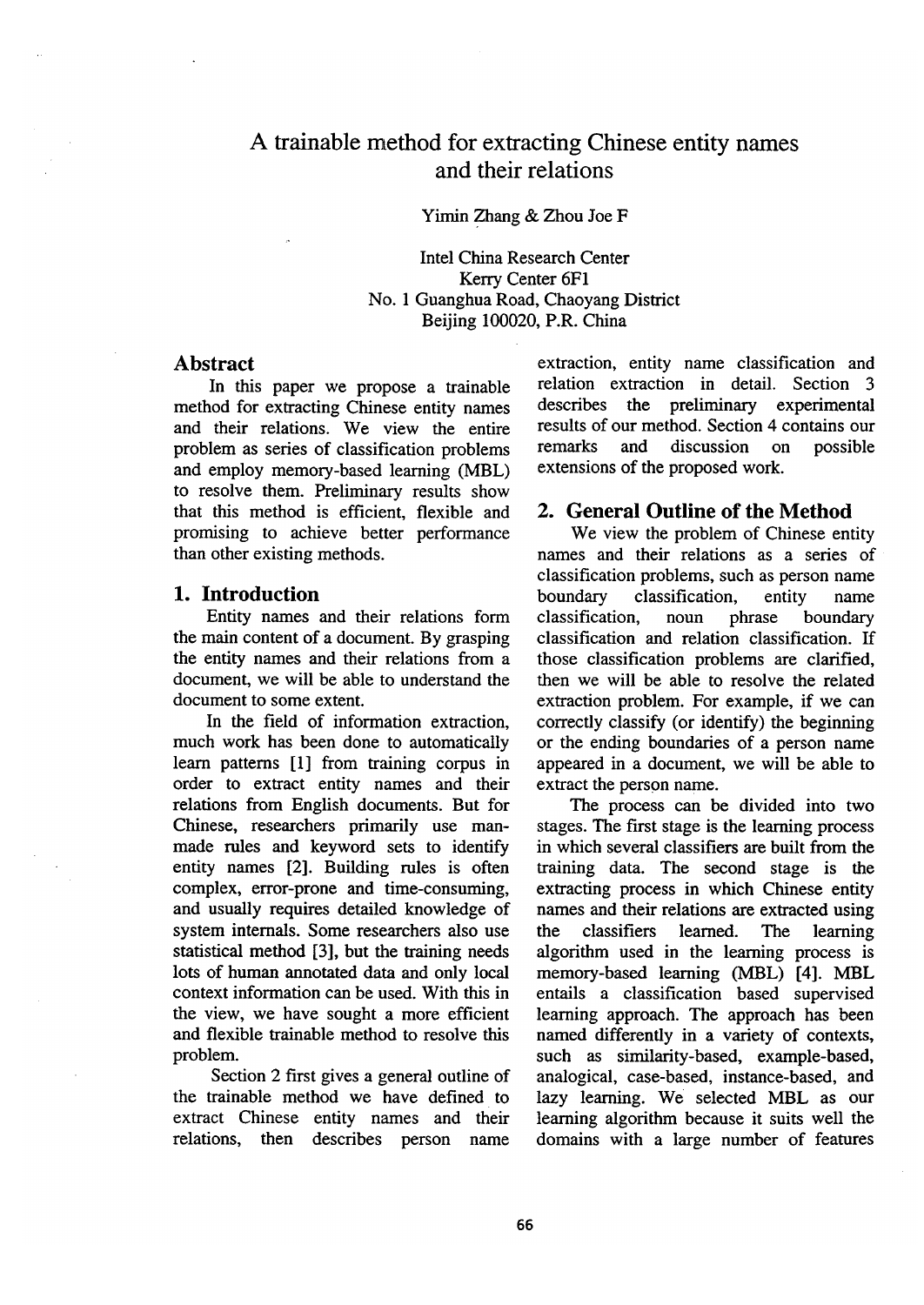from heterogeneous sources and can remember exceptional and low frequency cases that are useful to extrapolate from [5]. In addition, we can customize the learner using different weighting functions according to linguistic bias.

The main steps for the learning process **are:** 

*Step 1:* Prepare training data in which all noun phrases, entity names and their relations are manually annotated.

*Step 2:* Segmenting, tagging, and partial parsing the training data.

*Step 3:* Extract the training sets (instance base) from the parsed training data. Four training sets are extracted for different tasks with each related to Chinese person names, entity names, noun phrases, or relations between entity names in the training data. The main features used in an example can be either local context features, e.g. dependency relation feature, or global context features, e.g. the features of a word in the whole document, or surface linguistic features, e.g. character feature and word feature, or deep linguistic features like semantic feature.

*Step 4:* Use MBL algorithm to obtain IG-Tree [4] for the four training sets. IG-Tree is a compressed representation of the training set that can be processed quickly in classification process. In our case, the resulted IG-Trees are PersonName-IG-Tree, EntityName-IG-Tree, NP-IG-Tree, and Relation-IG-Tree.

The main steps for extracting process are:

*Step 1:* Segmenting, tagging and partial parsing the input Chinese documents.

*Step 2:* Identify Chinese people names using PersonName-IG-Tree.

*Step 3:* Identify Chinese organization names using the same method as described in [2].

*Step 4:* Identify other entity names (location, time, number) using the same method as described in [2].

*Step 5:* Identify Chinese noun phrases (NP chunking) using NP-IG-Tree.

*Step 6:* Use entity names and noun phrases extracted to perform partial parsing again to fix the parsing errors.

*Step 7:* Use EntityName-IG-tree to classify the noun phrases extracted. This step will identify entity names that are missed in the previous steps.

*Step 8:* Use Relation-IG-Tree to identify relations between the extracted entity names.

For a better understanding of **the**  algorithm, we will describe in detail the person name extraction, the entity name classification, and the relation extraction in the next subsection. Please note that we **are**  not going to discuss NP chunking further since it is beyond the main theme of this paper.

## **2.1 Person Name extraction**

Chinese person names can be divided into two categories, local Chinese person names that consist of Chinese surnames and given names and transliterated person names that are sound translations of foreign names. The length of a local person name ranges from 2 to 6 characters, while the length of a transliterated person name is unrestricted.

After segmentation, person names are usually divided into several words. The task is to extract the word sequences that **are**  person name components. With this in view, we convert the person name extraction problem to an equivalent classification problem, i.e. classifying word sequences existing in the results of segmentation into two classes, namely Person-Name and Not-Person-Name.

To classify a word sequence we need to use a number of features.

(1) Word features: the beginning word/tag of the sequence, the ending word/tag of the sequence.

(2) Local context features: the n-th (n<=3) word/tag before/after the sequence; the verb before/after the sequence.

(3) Context dependency features: the dependency relations of the word sequence and the dependency relations of the first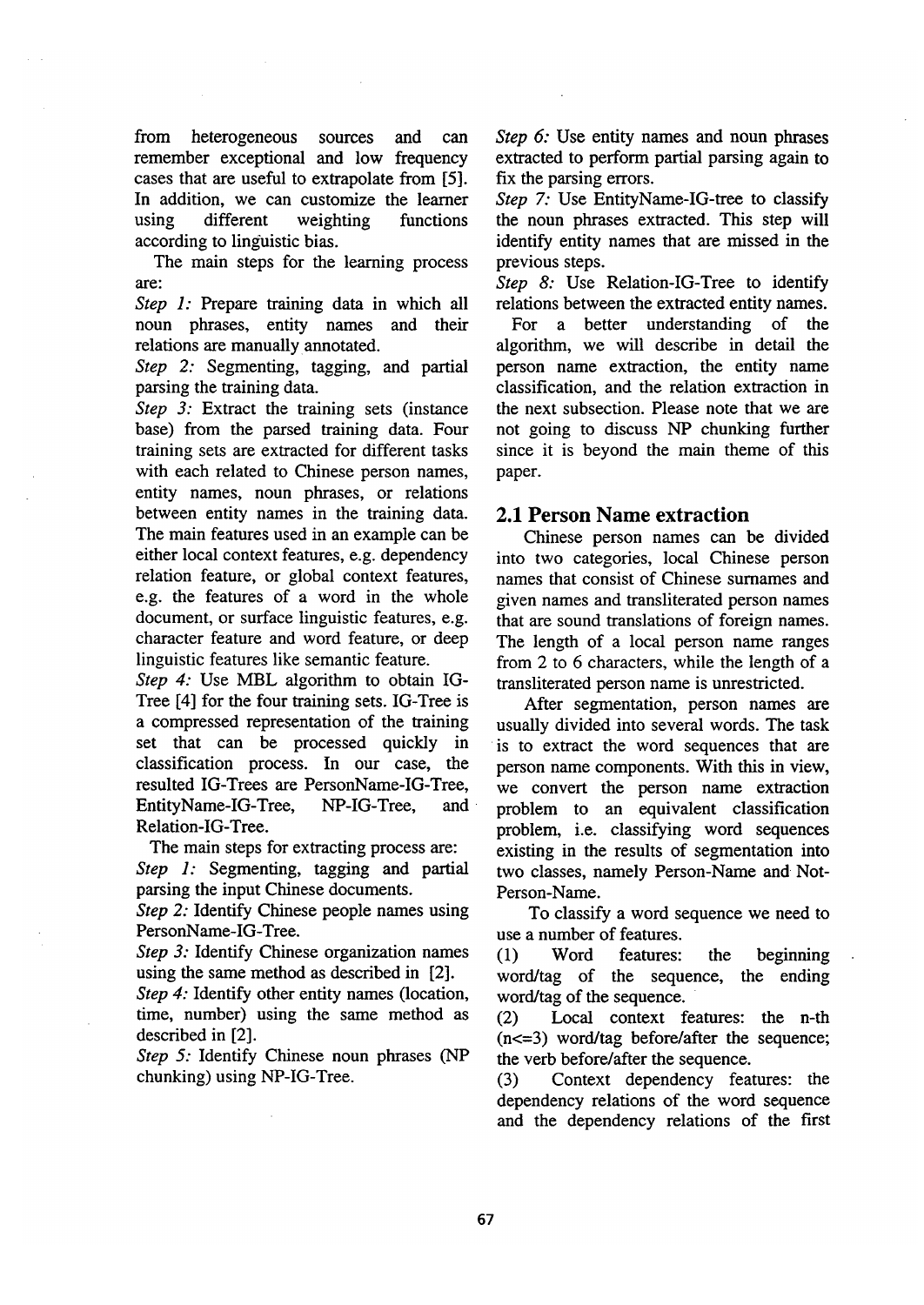word before/after the sequence. The main dependency relations include verb-object (the relation between a verb and its noun object), subject-verb (the relation between a verb and its subject), subject-adj (the relation between an adjective and its subject), adv-verb (the relation between a verb and its adverbial modifier), adv-adj (the relation between an adjective and its adverbial modifier), modifier-head (the relation between a noun and its modifier. In Chinese, the modifier can be adjective, noun, verb or other phrases).

The word features and local context features can be directly extracted from the parsing results of the training data. The extraction of dependency features needs more explanation. We employ the collocation information obtained from a large corpus [6] to help the Chinese partial parser do the parsing. In most cases, dependency relations can be taken directly from the parsing results. But, there are some instances that the parser does not function well resulting in flat parsing trees. Under these circumstances, we resort to some simple heuristics such as linear order for dependency relations, thus making our method robust enough to extract most of the dependency relations.

To make the learning process more efficient, we use Boolean features in the tralning set, so every feature described above is translated into several Boolean features. For example, for the feature lth-Next-Word (the first word after the word sequence), its value is the top 500 words (ordered by frequency) that can appear after a person name. We translate it into 500 features with every feature name like lth-Next-Word-XX in which XX is one of the 500 words. The feature value 1 means that the XX appear next to the word sequence in the instance. The translated examples have about several thousands of Boolean features, which will be a big challenge for machine learning algorithms like C4.5 and CN2, but for MBL this is not a big problem.

Furthermore, we use sparse array representation to make the storage requirement much lower.

For every word sequence in the training data that meets with one of the following three requirements, we extract that word sequence, including its class and all its features described above:

(1) Begin with a surnarne, plus 1 or 2 characters.

(2) Begin with two surnames, plus 1 or 2 characters.

(3) Begin with a character included in the first character set of transliterated person names (extracted from training data), plus several characters. The name may not surpass a normal word (that is included in a list of 5000 most frequently used Chinese words), because these normal words rarely occurred in a transliterated name.

For example, if in the training data, three words "W1 W2 W3" are annotated as a person name, then we will extract a Person-Name "Wl W2 W3" and Not-Person-Name "W1 W2".

After all the examples are extracted from the training data, they are fed to MBL Learner to get the PersonName-IG-Tree.

In the extracting process, we do the same as in the learning process to extract all examples, but the class of every example is unknown to us in advance. With the PersonName-IG-Tree, we can derive the class of every example, and then all word sequences classified as PersonName are extracted.

When a person name appears more than once in a document, we can rely on cache mechanism, similar to those described in [2], to solve ambiguous cases. For example, a person name " $\triangleq \overline{X}$ " appears more than once in a document. We first erroneously extract "李文亲" from a sentence "集团总裁 李文亲率一个大型代表团造访中国", then correctly extract " $\triangleq \overrightarrow{X}$ " from another sentence "李文来华考察". Now "李文亲" and " $\mathcal{F} \times \mathcal{T}$ " are both in the cache, the cache mechanism will be able to correct the first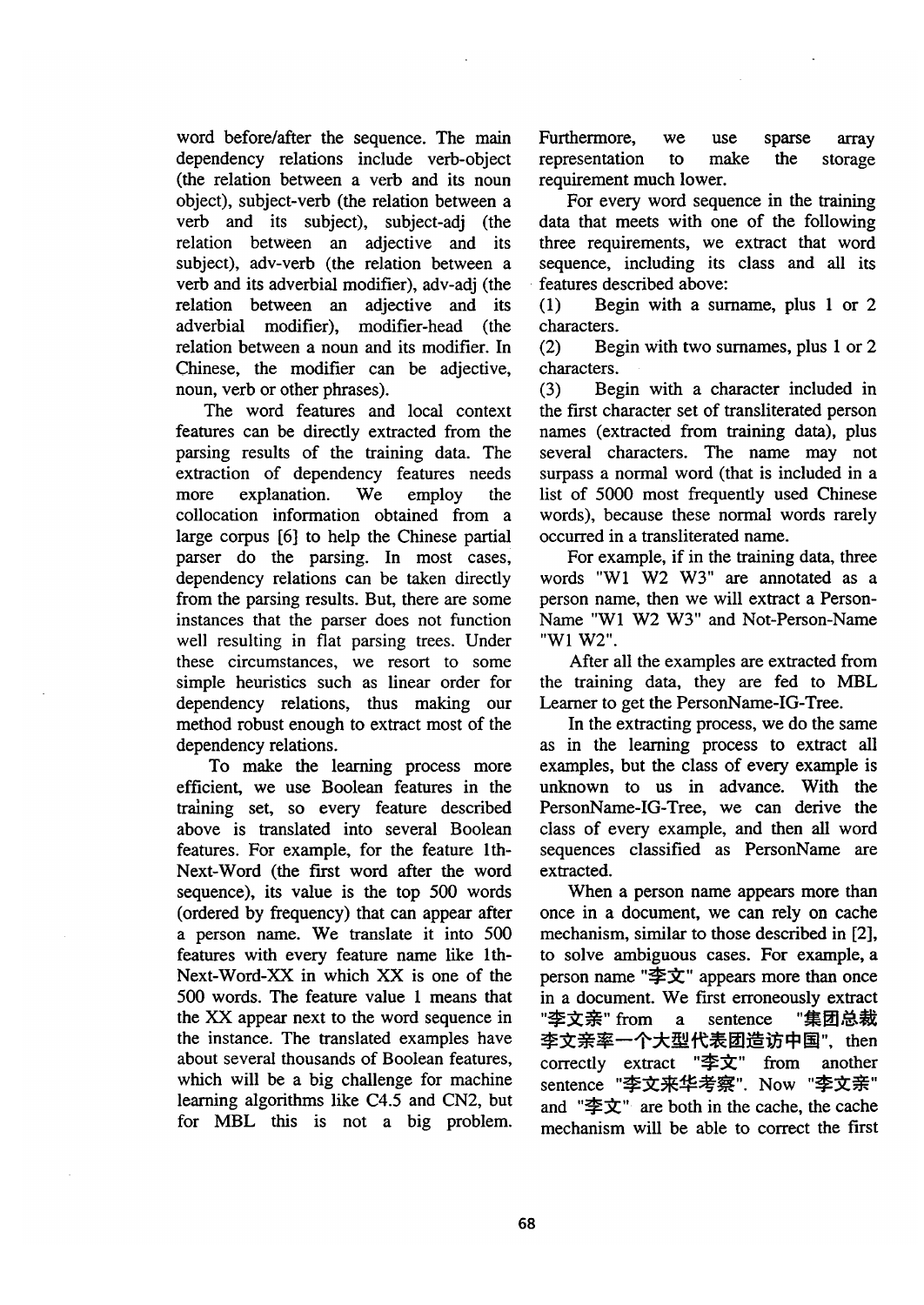error based on the heuristics that, if an extracted person name is a substring of another extracted person name and they do not appear in one sentence, then only the substring is the correct person name.

To better understand the process of extracting person names, we describe a few intuitive examples below.

(1) Sample 1

The sentence: "总经理李少华认为"

The segmentation result: "总经理 李 少华认为".

Here both "李少华" and "李少" are person name candidates for extraction. Because no dependency relations are found for the next word " $\mathfrak{L}$ " and most training examples with this feature are classified as Not-Person-Name in training data, so "李少" is also classified as Not-Person-Name. Both the previous word "总经理" and the next word "认为" are positive evidences that make it certain that ""李少华" should be classified as a person name, therefore our algorithm correctly extracted it from this sentence.

(2) Sample 2

The sentence: "记者看到一张通知"

The segmentation result: "记者 看到 一 张 通知".

Our algorithm correctly classified "张通知" as not a person name. The reason is that in the training data all word sequences whose previous word is  $" -"$  is a not a person name.

These examples show that our method performs disambiguation well thanks to the MBL learner's capability of catching exceptions.

# **2.2 Entity Name Classification**

The task of entity name classification is to classify the given noun phrases into several categories, such as organization name, product name, location, etc., as well as person names that are missed in the previous extraction.

In addition to the features used in person name extraction, more features are needed.

Some of these features are equivalent to the features used in Crystal [8], such as subjectauxiliary-noun, e.g. the relation between "联想公司" and "公司" in the sentence "联想公司是一家著名的计算机公司".

Some features are specific to Chinese. Semantic features are also included to make the learned classifier more powerful. The semantic features of a word can be taken from a widely used Chinese thesaurus [7] that classifies Chinese words into 12 broad categories, 94 middle categories, and 1428 small categories. There are about 70 thousands words in the thesaurus.

Unlike other inductive learning systems in the field of information extraction, such as Crystal, we use a general machine learning algorithm to do the learning. The most relevant earlier work is the experiment described in [8] using the machine learning algorithm C4.5. Though their experiment showed that the performance of C4.5 based method was comparable to Crystal, they abandoned this method due to the time complexity of  $C4.5$  when dealing with large number of features. MBL is similar to C4.5 in that both are general machine learning algorithms. Their differences lie in that MBL is a lazy learning algorithm that keeps all training data in memory and only abstracts at classification time by extrapolating a class from the most similar items in memory, therefore, its time complexity is much lower than C4.5, especially when training data contains large number of features and examples. Actually, in Soderland's analysis [8], MBL's time complexity is only slightly greater than that of Crystal. Though the instance-based algorithm like MBL may require large memory, the advanced hardware technology available today can overcome this problem. A sparse vector representation will also lower the memory requirement. Taken all these into consideration, MBL is well suited for entity name extraction and relation extraction. Furthermore, the simple instance representation and weight function make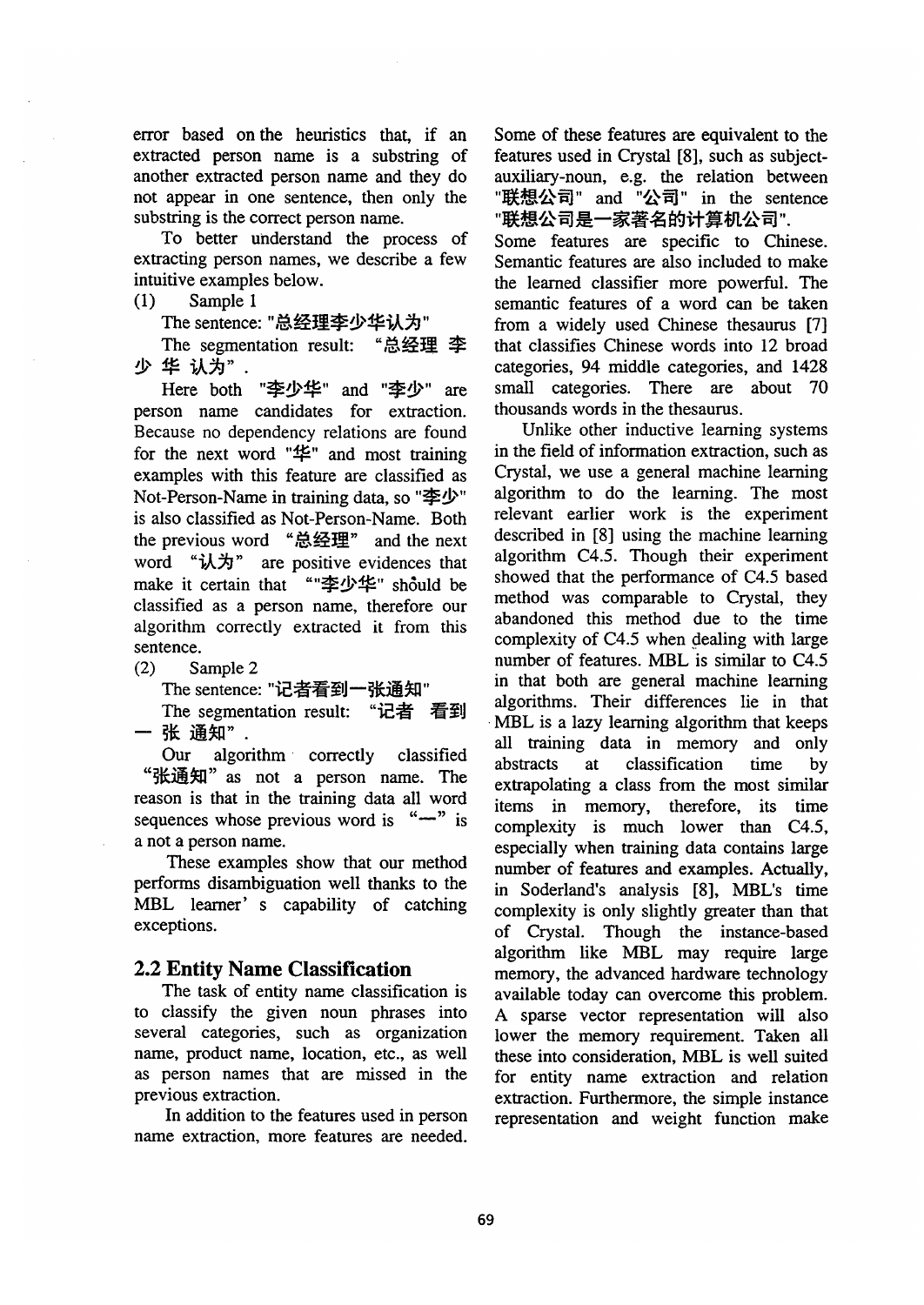MBL-based method more flexible and extensible. Any useful features can be added to the system without any modification to the algorithm. In Crystal, however, adding more features may affect the correctness of weight function used in finding similar examples. Our method can employ global features, i.e. features beyond the sentence level. We treat a NP and all its occurrences (including its anaphofical references) in one text as one single example and all context words that are in some dependency relations to this NP as this example's features. Thus, we can resolve more complicated cases than Crystal. For example, if a NP is in subj-verb relation with verb "说", it can be a person name or an organization name. But, if we know all verbs that have subj-verb relations with this NP, then we will know the exact class this NP belongs to.

The steps for entity name classification are similar to the steps in person name extraction. Our method is quite impressive in that it can learn a lot of context features to classify the entity names, e.g. it correctly classifies "启明" in "启明的父亲" (Qiming's father) as a person name. Such a person name cannot be recognized in person name extraction because it does not begin with a surname or first character of transliterated person names.

### **2.3 Relation extraction**

This task is to identify relation classes between entity names. Our current classes include employee-of, location-of, productof, and no-relation. The relations we can extract are by no means restricted to this set. We can expand the set if training data are provided.

The features for this task include features used in Soderland's experiment [8]. These features are equivalent to the syntacticlexical or syntactic-semantic constraints used in Crystal. The feature name begins with the name of the syntax position (SUBJ, OBJ, PP-OBJ etc.), followed by the name of the constraint and the actual term or class name. For example, "联想总裁" in the subject position would include the features: SUBJ-Terms-联想

- SUBJ-Terms-总裁
- 
- SUBJ-Mod-Terms-联想 // the terms in the modifier of the subject
- SUBJ-Head-Terms-总裁
- SUB-Classes-Employee // the semantic categories of the subject

SUB-Mod-Classes-Organization

SUB-Head-Classes-Organization

More features are introduced in our method, such as the linear order of entity names, the word(s) between the entity names, the relative position of the entity names (in one sentence or in neighboring sentences), etc. These features will make our method more robust than Crystal.

For every two related entity names in the training data, we identify a training example and extract it. After all the examples are extracted from the training data, they are fed to MBL Learner to get the Relation-IG-Tree.

In the extracting process, we do the same as in the learning process to extract all pairs of entity names. Then using the Relation-IG-Tree, we can derive the relation between every pair of entity names.

To better understand the process of relation extraction, we describe a couple of examples below.

(1) Sample 1

The input text: 浪潮集团作为国内著名的 IT 硬件设备制造商, …

In the entity extraction, we have extracted "浪潮集团" as a company name and "IT硬件设备" as a product name. In the training data, some training examples have similar sentence patterns, e.g. "Company Name (作为/是) ...Product Name 制造商", and most of the time there are product-of relation between the two entity names. Based on this evidence, a product-of relation can be identified between "浪潮集团" and "IT硬件设备".

(2) Sample 2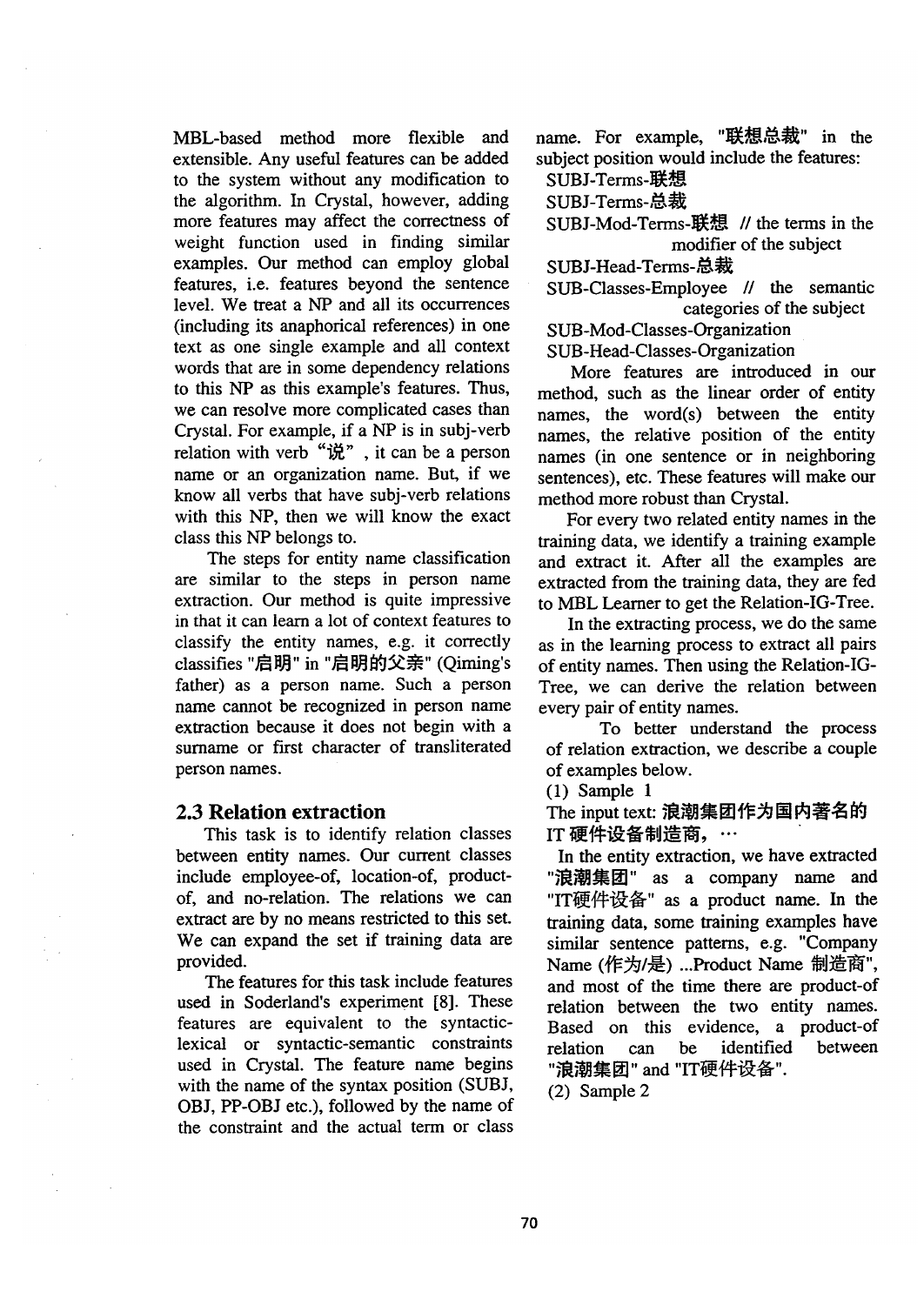The input text: 吴士宏再度成为媒体关 注的焦点。不过,这次她是以TCL集团<br>副总裁兼信息产业公司总经理的身份。

In the entity extraction, we have extracted "吴士宏" as a person name and "TCL集团" as a company name. Now we want to test if these two entity names have an employee-of relation. As can be seen in the training data, if a person name and a company name appear in neighboring sentences, and no other person names and company names are found in between, they tend to have a employee-of relation. Based on this evidence, an employee-of relation can be identified between "吴士宏" and "TCL集团". Current systems, such as Crystal, would find it difficult to resolve because these two entity names appear in different sentences.

## **3. System Evaluation**

To test our method we prepare a manually annotated corpus comprised of about 200 business news. All the entity names (about 500 person names and 300 organization names), noun phrases, and relations (i.e. employee-of, product-of, location-of) in the corpus were manually annotated. Ten pairs of training set and testing set were randomly selected from the corpus with each set equivalent to half size of the entire corpus. We ran our learning and extracting processes on all the data sets and calculated the mean recall and precision rates. The results are showed in Table. 1.

|                      | Recall | Precision |
|----------------------|--------|-----------|
| Person Name          | 86.3%  | 83.2%     |
| Organization<br>Name | 73.4%  | 89.3%     |
| $Emplovec-Of$        | 75.6%  | 92.3%     |
| Product-Of           | 56.2%  | 87.1%     |
| Location-Of          | 67.2%  | 75.6%     |
|                      |        |           |

Table 1: Evaluation for extracting Chinese entity names and their relations

As can been seen, our performance in person name and organization name extraction is comparable to other systems [2,3] considering the relatively small size of the training corpus. Based on our survey, our work on extracting entity relations is unprecedented for Chinese, therefore we are unable to establish a benchmark. But, the extraction of emloyee-of relation looks quite good. Detailed analysis reveals that our method can handle well some instances where co-reference resolution is needed because we introduced cross-sentence features. The method did poorly on productof relation extraction due to the errors in noun phrases chunking. With a better NP chunking module, the performance can be improved.

### **4. Conclusion**

In this paper we presented a trainable method for extracting Chinese entity names and their relations. The method provides a unified framework based on MBL. Our preliminary experiment demonstrates that this trainable method is efficient and flexible. Any linguistic features, either surface or deep, can be easily added into the system. Preliminary experiments have shown that our performance is comparable to or better than other existing trainable methods, such as HMM and Crystal. Our work, however, is still in its preliminary stage. More thorough evaluation is required using larger testing corpora. Some algorithmic extensions are also expected so as to improve the performance, including automatic feature selection, coreference resolution, etc.

### *Reference*

[1] S. Soderland, D. Fisher, J. Aseltine, and W. Lehnert. CRYSTAL: Inducing a conceptual dictionary. In Proceedings of the Fourteenth International Joint Conference on Artificial Intelligence, Montreal, Canada, August 1995.

[2] H.-H. Chen, Y.-W. Ding, S.-C. Tsai, G.-W. Bian, Description of the NTU System used for MET-2, Message Understanding Conference